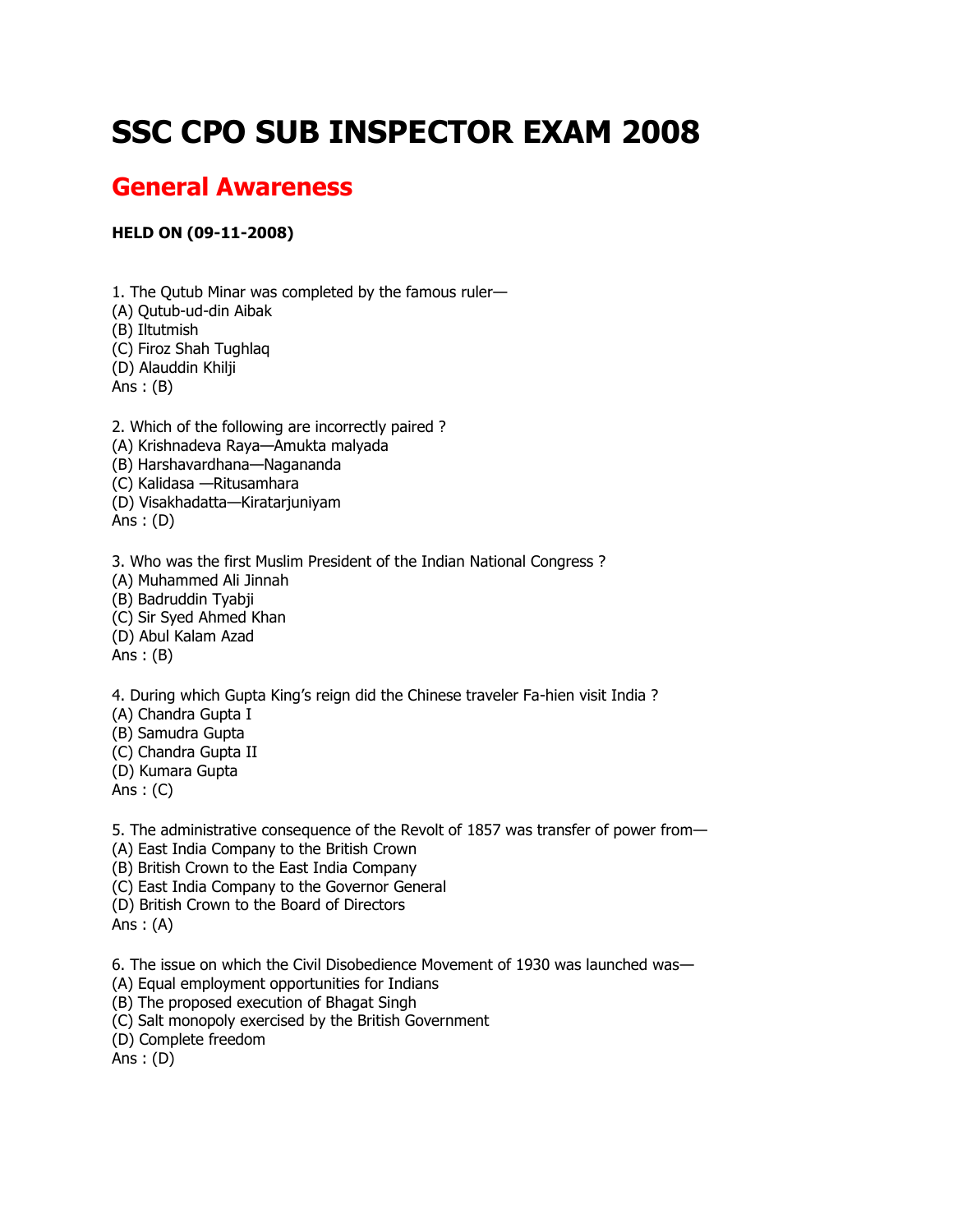7. The Rajya Sabha is dissolved after— (A) Every five years (B) Every six years (C) On the advice of the Prime Minister (D) None of the above Ans : (D)

8. Who was the last Governor-General of India ? (A) Sir Cripps (B) Lord Mountbatten (C) C. Rajagopalachari

(D) Sir Attlee

Ans  $: (C)$ 

9. Which party provided two Prime Ministers in two years' time ?

(A) B.J.P.

(B) Janata Party

(C) Janata Dal

(D) Samajwadi Janata Party

Ans : (B)

10. Which Directive Principle bears the direct impact of Gandhi's moral philosophy ?

(A) Equal pay for equal work

(B) Provision of free legal aid and advice

(C) Prohibition of the slaughter of cows

(D) Protection of the monuments of historical importance

Ans : (B)

11. Which Article of the Indian Constitution abolishes 'Untouchability' ?

(A) 14

(B) 15

(C) 16

(D) 17

Ans : (D)

12. In case the President wishes to resign, to whom is he to address his resignation letter ?

(A) Chief Justice of India

(B) Secretary of Lok Sabha

(C) Vice-President

(D) Prime Minister

Ans : (C)

13. The Preamble of our Constitution reads India as—

(A) Sovereign, Democratic, Socialist, Secular Republic

(B) Socialist, Democratic, Secular Republic

(C) Democratic, Sovereign, Secular, Socialist Republic

(D) Sovereign, Socialist, Secular, Democratic Republic

Ans : (D)

14. Which of the following are Financial Committees of Parliament in India ?

1. Public Accounts Committee

2. Estimates Committee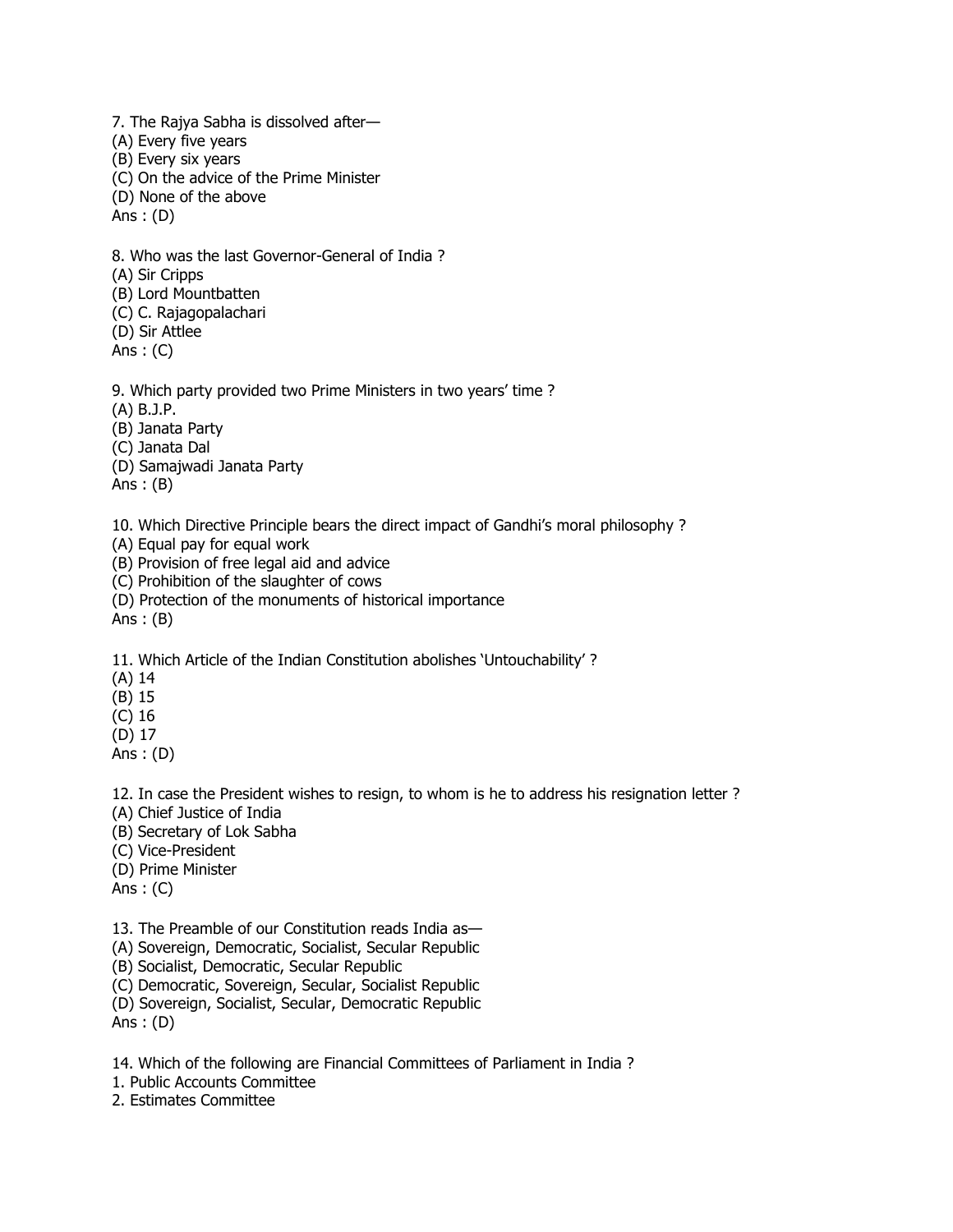3. Committee on Public Undertaking (A) 1 and 3 (B) 1 and 2 (C) 2 and 3 (D) 1, 2 and 3 Ans : (D) 15. Match the following cities and their airports— **List-I** (a) Chhatrapati Shivaji (b) Heathrow (c) Payalebar (d) Kaitak **List-II** 1. Singapore 2. Hongkong 3. London 4. Mumbai (a) (b) (c) (d) (A) 2 4 1 3 (B) 3 2 4 1 (C) 1 3 2 4 (D) 4 3 1 2 Ans : (D) 16. Which one of the following methods of soil conservation is most effective in arid areas ? (A) Mulching (B) Shelter belt (C) Gully plugging (D) Terracing Ans : (B) 17. The river which is not Westflowing towards the Arabian Sea is— (A) Narmada

(B) Tapti

(C) Periyar

(D) Kaveri

Ans : (D)

18. Tsunamis are caused by—

(A) Mixing of cold and warm currents

(B) Earthquakes

- (C) Changes in sea level
- (D) [Volcanic eruption](http://sscexampapers.blogspot.com/2010/11/ssc-cpo-sub-inspector-exam-2008.html)

 $Ans:$  (B)

19. Which current is responsible for increasing the temperature of Western Europe ?

- (A) Labrador current
- (B) Gulf stream
- (C) Canari current
- (D) North Equatorial current

Ans : (D)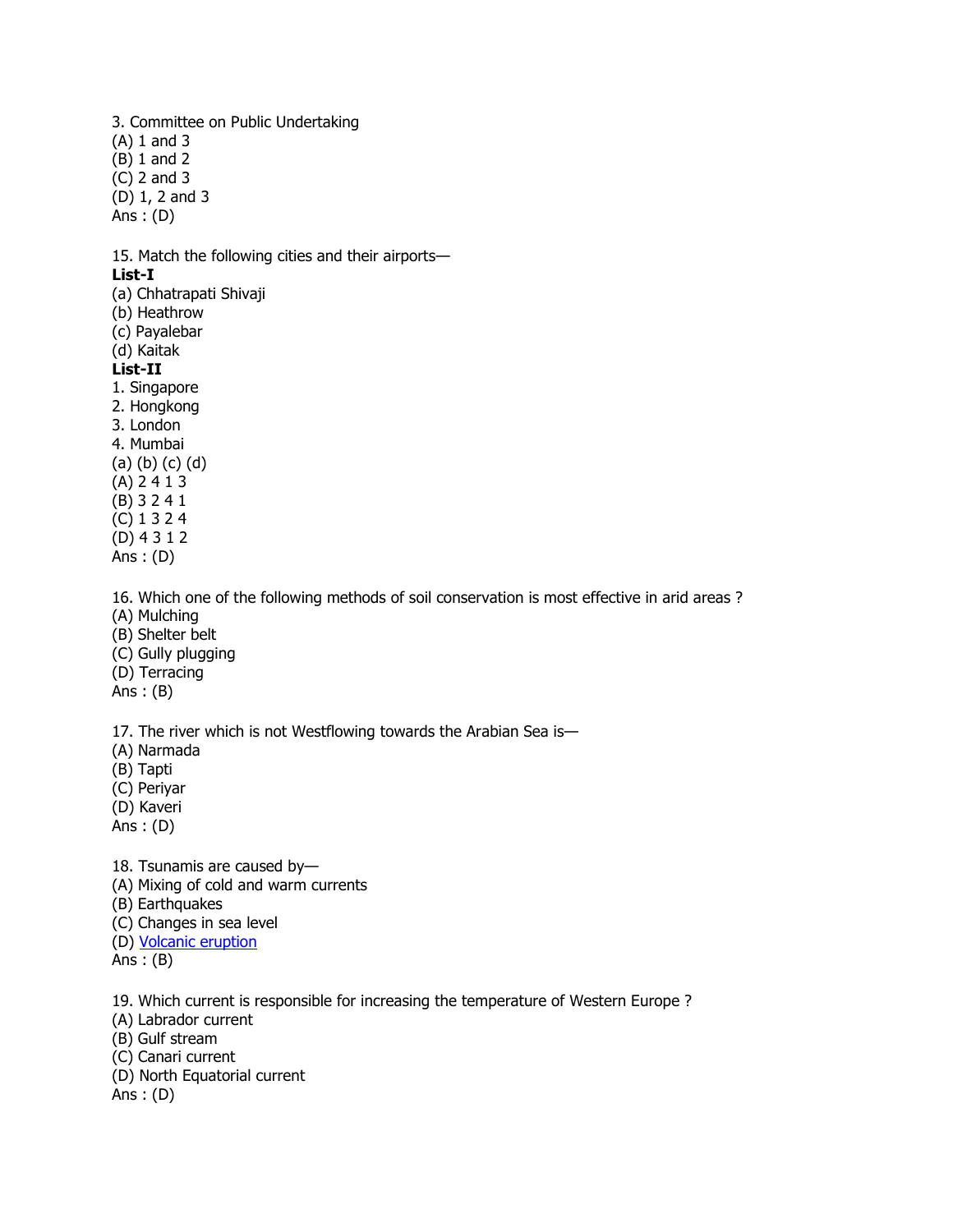20. Smog is a combination of— (A) Air and water vapours (B) Water and smoke (C) Fire and water (D) Smoke and fog Ans : (D) 21. A refrigerator operating in a chemist's shop is an example of— (A) Free good (B) Final good (C) Producer's good (D) Consumer's good Ans : (D) 22. Disinvestment is—

(A) Offloading of shares of [private companies](http://sscexampapers.blogspot.com/2010/11/ssc-cpo-sub-inspector-exam-2008.html) to government (B) Offloading of government shares to private companies (C) Increase in investment (D) Closing down of business concerns Ans : (B)

23. S.D.R. stands for— (A) Special Dollar Rights (B) Special Drawing Rights (C) State Drawing Rights (D) Specific Dollar Rights Ans : (B)

24. The Commission in India dealing with minimum support price, procurement price, etc. in connection with agricultural goods is the—

(A) Planning Commission

(B) Agricultural Costs and Prices Commission

(C) Agricultural Price Commission

(D) National Marketing Commission

Ans : (B)

25. Which one of the following is a development expenditure ?

(A) Irrigation expenditure

(B) Civil administration

(C) Debt services

(D) Grant-in-aid

Ans : (A)

26. When average cost of production (AC) falls, marginal cost of production must be—

- (A) Rising
- (B) Falling
- (C) Greater than the average cost
- (D) Less than the average cost

Ans : (D)

27. Green Banking means—

(A) Development of forestry by banks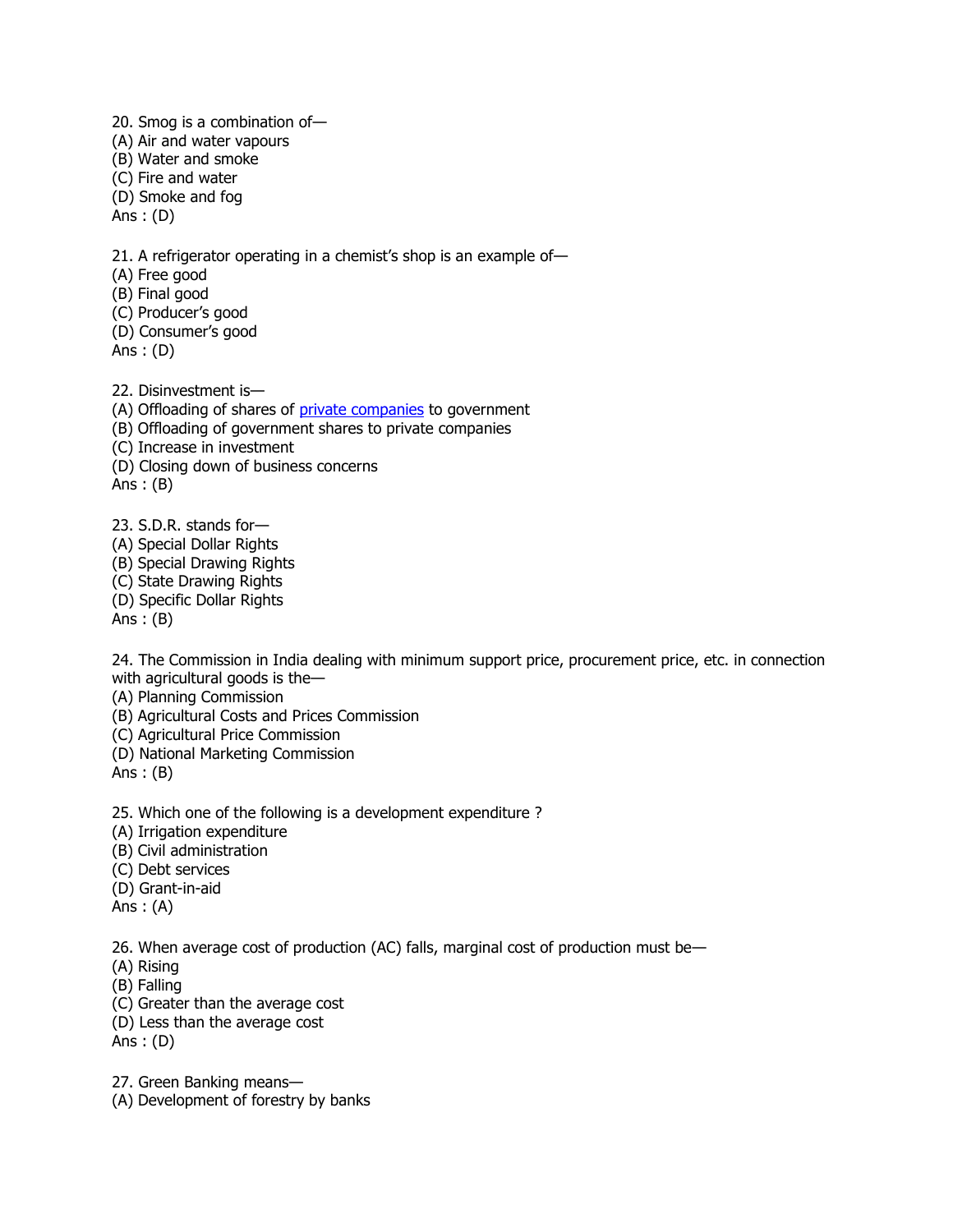(B) Financing of environmental friendly projects by banks (C) Financing of irrigation projects by banks (D) None of the above Ans : (B)

28. Which one of the following is not correct ?

(A) First Five Year Plan, 1951-56

(B) Second Five Year Plan, 1956-61

(C) Third Five Year Plan, 1961-66

(D) Fourth Five Year Plan, 1966-71

Ans : (D)

29. Which one of the following is not a quantitative credit control technique ?

(A) [Bank Rate](http://sscexampapers.blogspot.com/2010/11/ssc-cpo-sub-inspector-exam-2008.html)

(B) Cash Reserve Ratio

(C) Statutory Liquidity Ratio

(D) Increase of interest rate on saving deposit

Ans : (D)

30. Which one of the following statements is correct ?

(A) Good money drives bad money out of circulation

(B) Bad money drives good money out of circulation

(C) Good and bad money cannot circulate together

(D) Cannot say

Ans:  $(B)$ 

31. Tetanus is caused by—

(A) Clostridium

(B) Virus

(C) Bacteriophage

(D) Salmonella

Ans : (A)

32. Vitamin E is particularly important for—

(A) Development of teeth

(B) [Carbohydrate](http://sscexampapers.blogspot.com/2010/11/ssc-cpo-sub-inspector-exam-2008.html) metabolism

(C) Normal activity of sex glands

(D) General health of epithelial tissues

Ans  $: (C)$ 

33. Birds usually have a single—

(A) Kidney

(B) Lung

(C) Testis

(D) Ovary

Ans : (D)

34. Blood pressure is controlled by—

(A) Adrenal gland

(B) Thyroid gland

(C) Thymus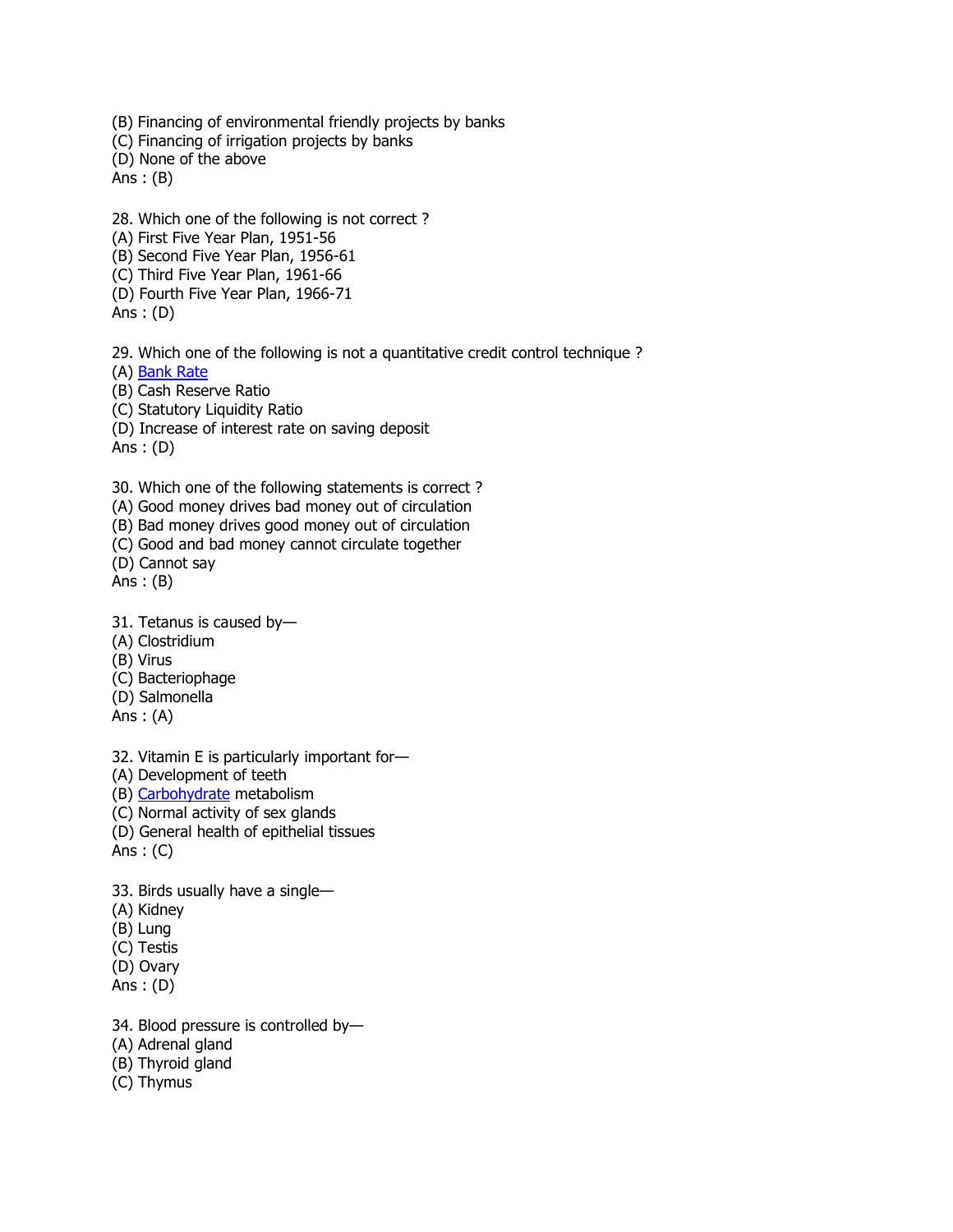(D) Corpus luteum Ans  $: (A)$ 

35. The carbon dioxide content in the air that we exhale is about—

(A) 4%

(B) 8%

(C) 12%

(D) 16%

Ans : (A)

36. Maximum harm to a tree is caused by—

(A) Loss of half of its leaves

(B) Loss of all leaves

(C) Loss of half of its branches

(D) Loss of its bark

Ans : (B)

37. Mineral constituent of [chlorophyll](http://sscexampapers.blogspot.com/2010/11/ssc-cpo-sub-inspector-exam-2008.html) is-

(A) Iron

(B) Magnesium

(C) Calcium

(D) Potassium

Ans : (B)

38. Which part of tongue bears cells for sour taste ?

(A) Front

(B) Back

(C) Sides

(D) Middle

Ans : (C)

39. The deficiency of Vitamin B causes—

(A) Scurvy

(B) Dermatitis

(C) Beri-beri

(D) Phynoderma

Ans : (C)

40. In which vertebrate does oxygenated and deoxygenated blood get mixed ?

(A) Fish

(B) Amphibian

(C) Bird

(D) Mammal

Ans : (B)

41. Which of the following circuit elements is used to 'block' DC in an electronic circuit ?

(A) Resistance

(B) Capacitance

(C) Inductance

(D) [Diode](http://sscexampapers.blogspot.com/2010/11/ssc-cpo-sub-inspector-exam-2008.html)

Ans  $:(B)$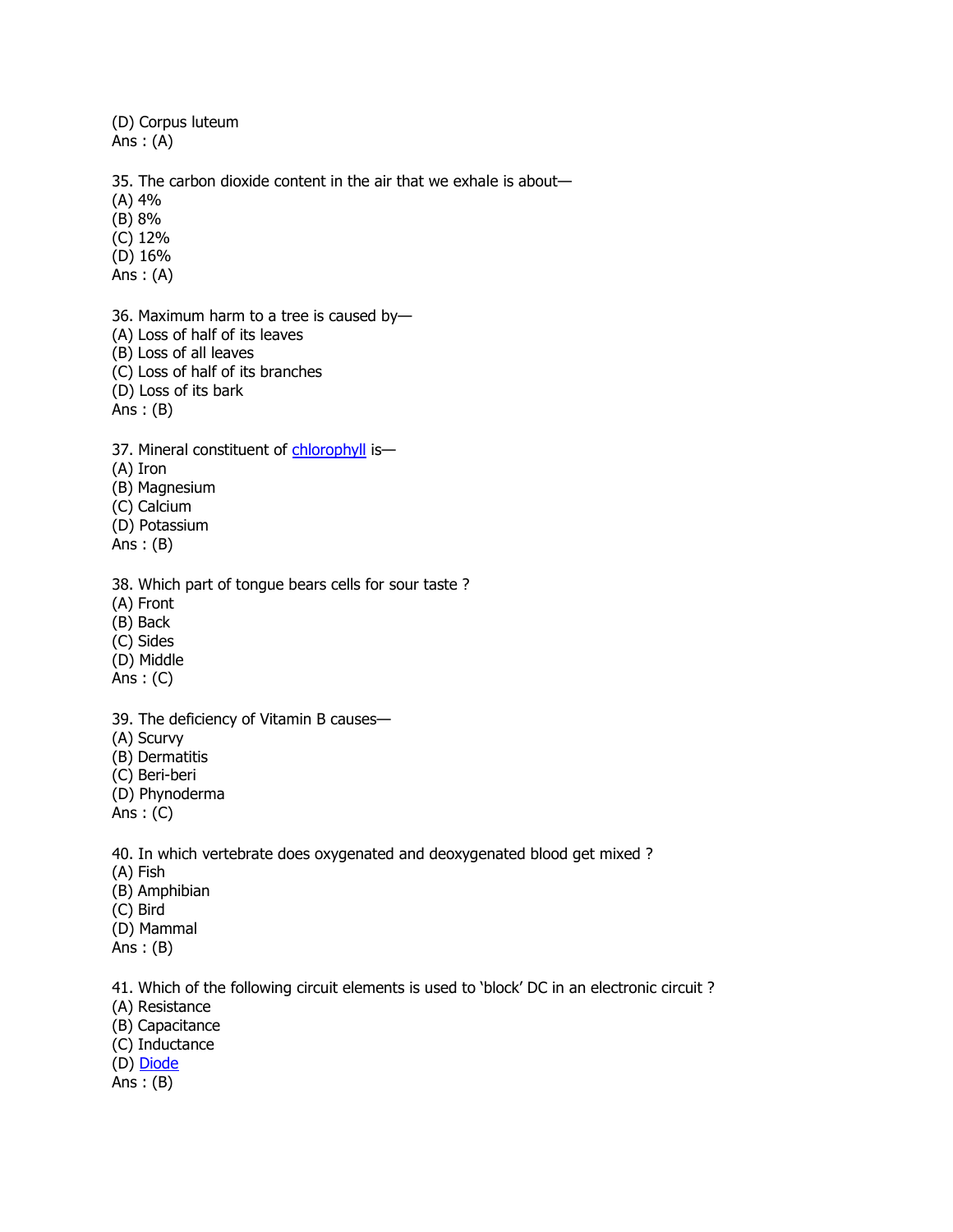42. Spectacles used for viewing 3D films have— (A) Bifocal lens (B) Convex lens (C) Concave lens (D) Polaroids Ans  $: (A)$ 43. The number of satellites of the planet Mercury is—

(A) 0 (B) 1

(C) 2

(D) 16

Ans  $: (A)$ 

44. A boy sitting in an open car moving with constant speed throws a ball straight up into the air. The ball falls—

(A) Behind him

- (B) In front of him
- (C) Into his hand

(D) By his side

Ans : (C)

45. Which of the following does not belong to the solar system ?

(A) Asteroids

(B) Comets

(C) Planets

(D) Nebulae

Ans : (D)

46. The process involved in making soap is—

(A) Saponification

(B) Hydrolysis

(C) Condensation

(D) Polymerisation

Ans  $: (A)$ 

47. Sea water can be purified by the process of—

(A) Distillation

(B) Evaporation

(C) Filtration

(D) Fractional distillation

Ans : (A)

48. Detergents clean surfaces on the principle of—

(A) Viscosity

(B) Surface tension

(C) Elasticity

(D) Floatation

Ans : (B)

49. The compound to which H2 does not add is—

(A) Biphenyl ethylene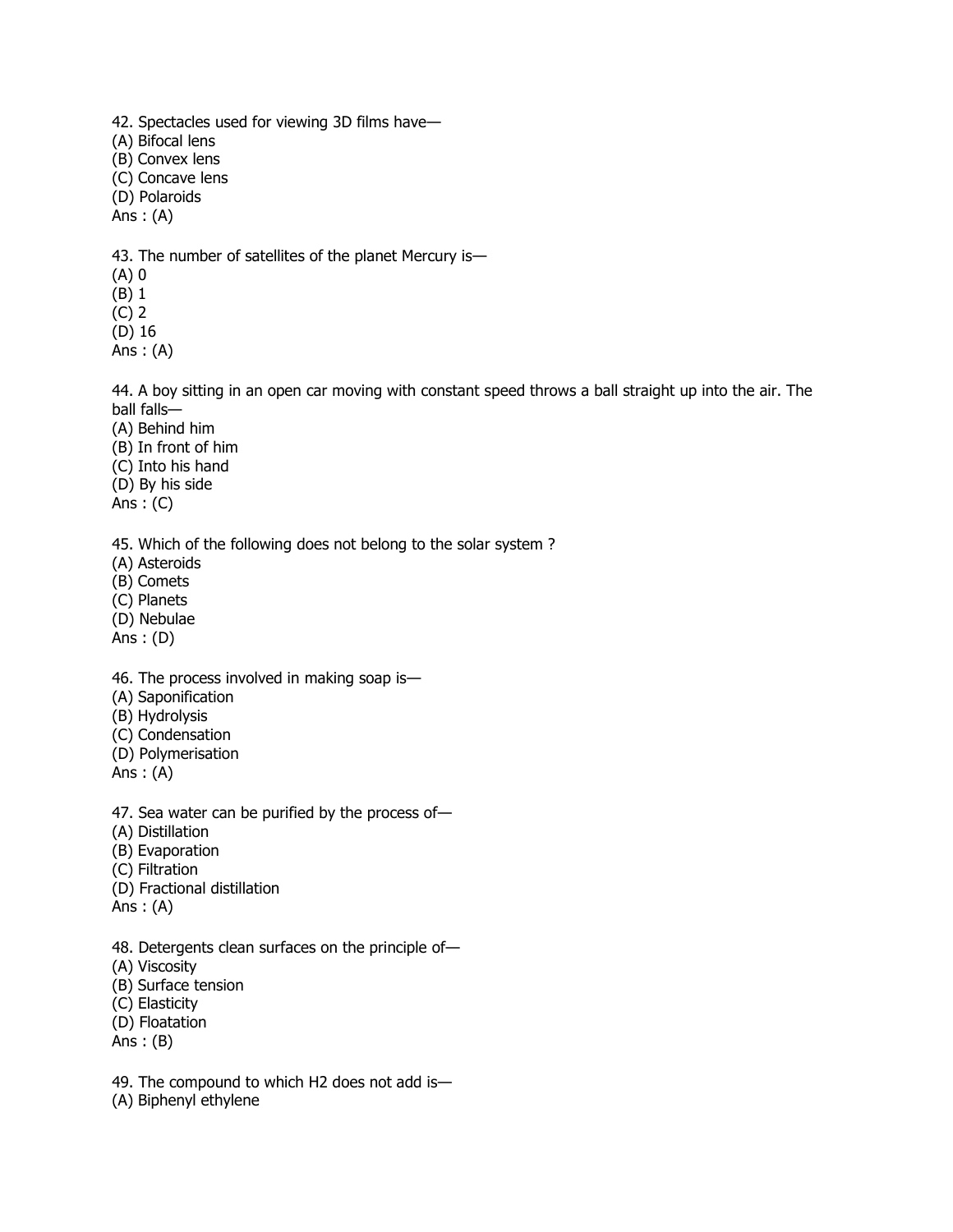(B) Tetraphenyl ethylene (C) Tetrachloro ethane (D) Tetracyano ethylene Ans : (D) 50. Ammonal is a mixture of (A) Aluminium powder and ammonium [nitrate](http://sscexampapers.blogspot.com/2010/11/ssc-cpo-sub-inspector-exam-2008.html) (B) Aluminium powder and ammonium [chloride](http://sscexampapers.blogspot.com/2010/11/ssc-cpo-sub-inspector-exam-2008.html) (C) Aluminium powder and ammonium sulphate (D) Aluminium powder and potassium nitrate Ans : (A) 51. Which gas does not form the part of atmosphere ? (A) Nitrogen (B) Helium (C) Chlorine (D) None of the above Ans : (C) 52. The number of players in each side in Water Polo is— (A) 07 (B) 09 (C) 05 (D) 04 Ans  $: (A)$ 53. A kilowatt-hour is unit of— (A) Energy (B) Power (C) Electric charge (D) Electric current Ans : (A) 54. In the post-independence period, economic reforms were first introduced in India under— (A) P.V. Narasimha Rao Government (1990) (B) Indira Gandhi Government (1980) (C) Rajiv Gandhi Government (1985) (D) Janata Party Government (1977) Ans : (A) 55. The Report of Vijay Kelkar Committee relates to— (A) Trade Reforms (B) Centre-State Financial Relations

(C) Disinvestment in Public Sector Enterprises

(D) Tax Reforms

Ans : (D)

56. Molotov cocktail is a—

(A) Meeting

(B) Council

(C) Drink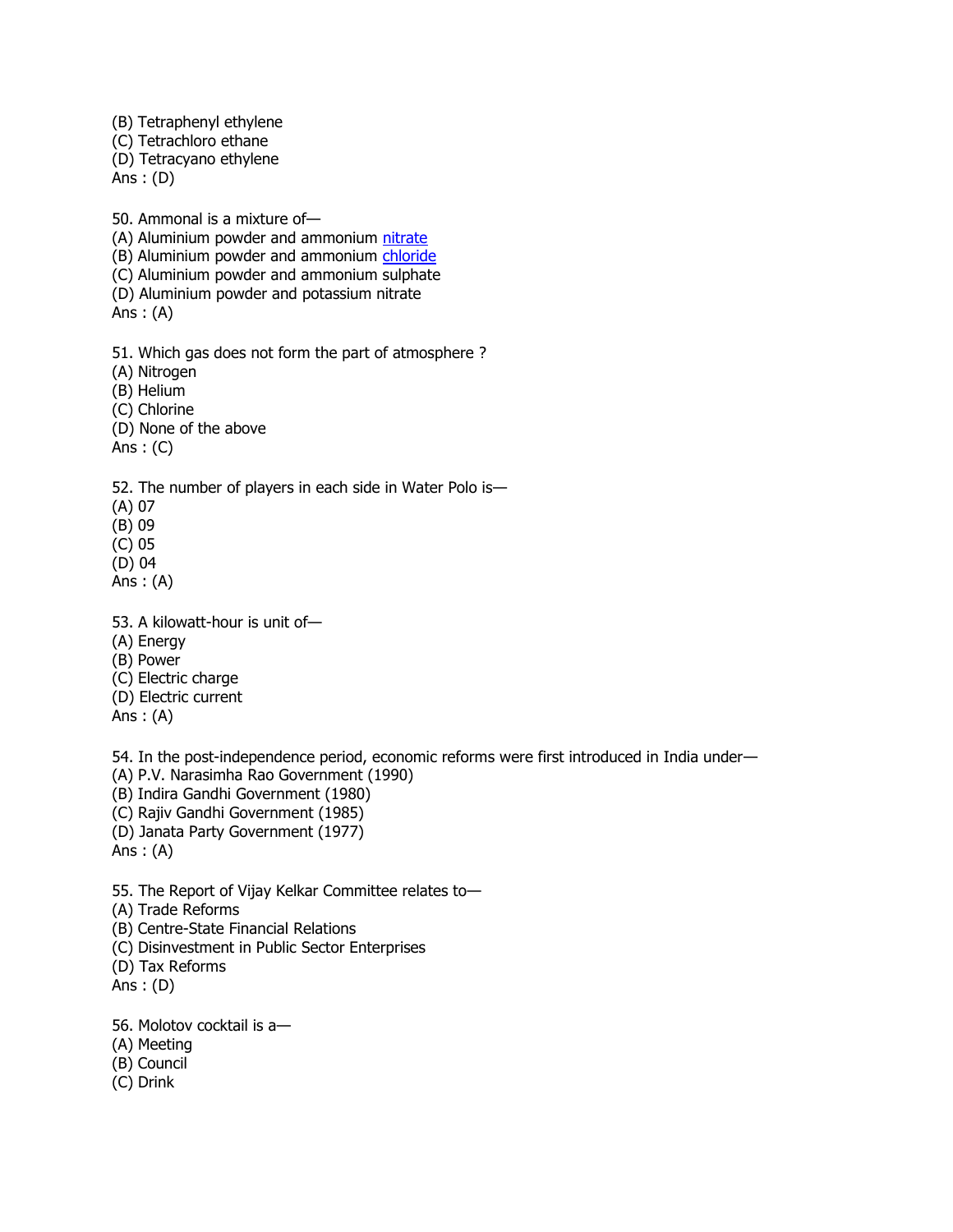(D) Grenade Ans : (D)

57. Who was the first woman in the world to scale the Mount Everest ?

(A) Bachendri Pal

(B) Junko Tabei

(C) Yoko Ono

(D) Aung Sung

Ans : (B)

58. Who was the author of the Kadambari, a great romantic play ?

(A) Banabhatta

(B) Harshavardhana

(C) Bhaskaravardhan

(D) Bindusara

Ans  $: (A)$ 

59. Who is the author of the book 'What Went Wrong' ?

(A) Sushma Swaraj

(B) Sonia Gandhi

(C) Shaila Nigar

(D) Kiran Bedi

Ans : (D)

60. Which sports person is nick named Dennis the Menace ?

(A) Andre Agassi

(B) Jim Courier

(C) Pete Samprass

(D) John McNroe

Ans : (A)

61. Bhilai Steel Plant was built with the collaboration of—

(A) Germany

(B) Soviet Union

(C) United Kingdom

(D) Japan

Ans : (B)

62. Ventilators are provided near the ceiling of the room because—

(A) The exhaled warmer air rises up and goes out

(B) These provide cross ventilation in the room

(C) These provide some sunlight in the room

(D) These do not look nice in the lower part

Ans : (A)

63. The hair of shaving brush clings together when removed from water due to—

(A) Surface tension

(B) Viscosity

(C) Elasticity

(D) Friction

Ans : (A)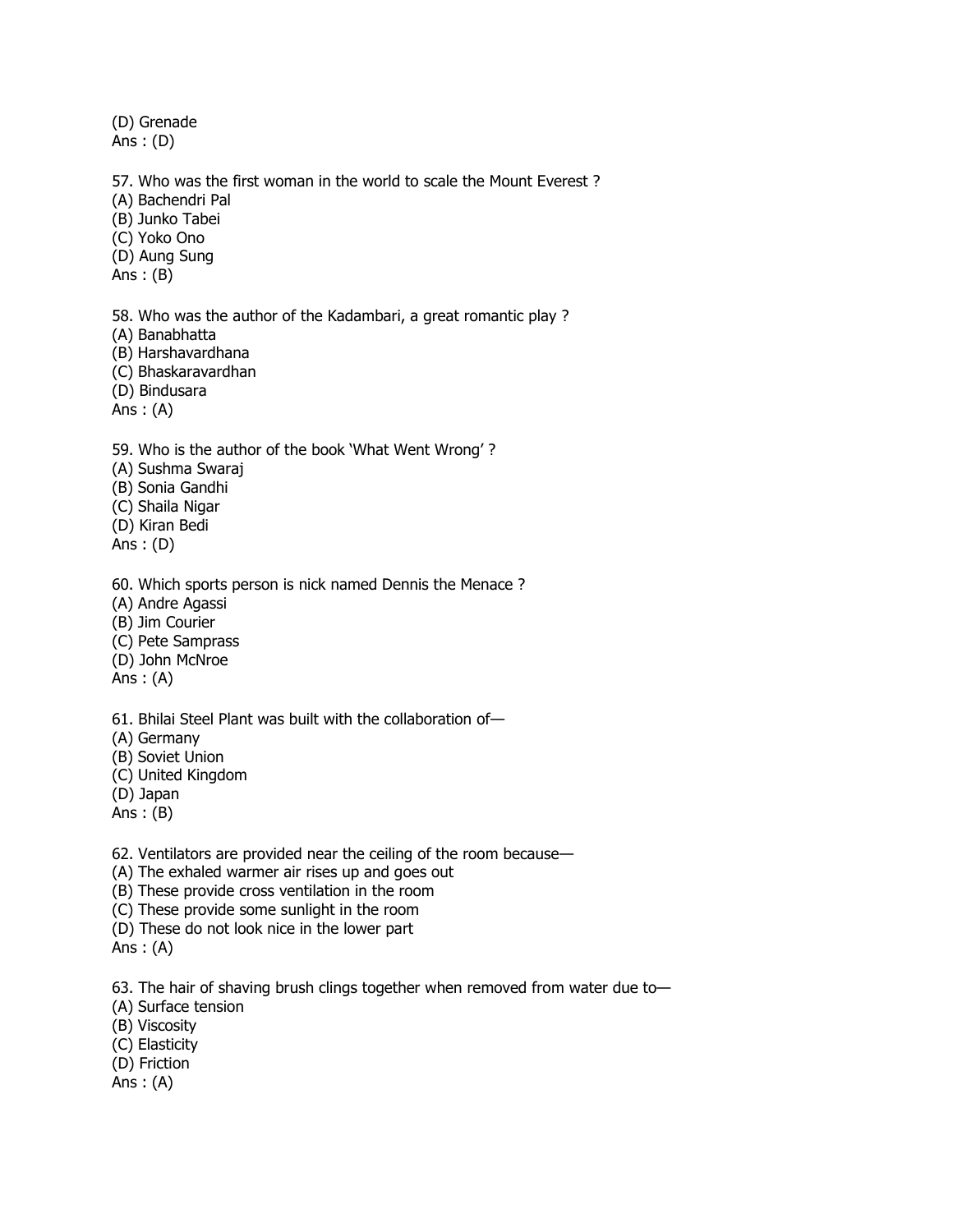64. In severe winter, in cold countries water pipes burst because— (A) Water expands on freezing (B) Contraction of water pipes (C) High atmospheric pressure (D) Combined effect of all the above three Ans  $: (A)$ 65. The pair which is not a twin-city is— (A) Hyderabad-Secunderabad (B) Durgapur-Asansol (C) Calcutta-Howrah (D) Delhi-New Delhi Ans : (B) 66. Who was the second man to land on the Moon ? (A) Yuri Gagarin (B) Neil Armstrong (C) Buzz Aldrin (D) Michael Collins Ans  $: (C)$ 67. The fuel used in an atomic reactor is— (A) Coal (B) Petrol (C) Combustable gases (D) Uranium Ans : (D) 68. The Gir Forest is noted for its— (A) Lion sanctuary (B) Deer-Park (C) Tiger sanctuary (D) Crocodile Park Ans : (A) 69. White coal is— (A) Uranium (B) Hydro-electricity (C) Diamond (D) Ice Ans : (B) 70. Who amongst the following cricketers has been chosen for Rajiv Gandhi Khel Ratna Award, 2007 ? (A) Rahul Dravid (B) M. S. Dhoni

(C) Sachin Tendulkar

(D) Virender Sehwag

Ans : (B)

71. ICI is the name associated with— (A) A MNC which manufactures chemicals

(B) Indian Cement Industry